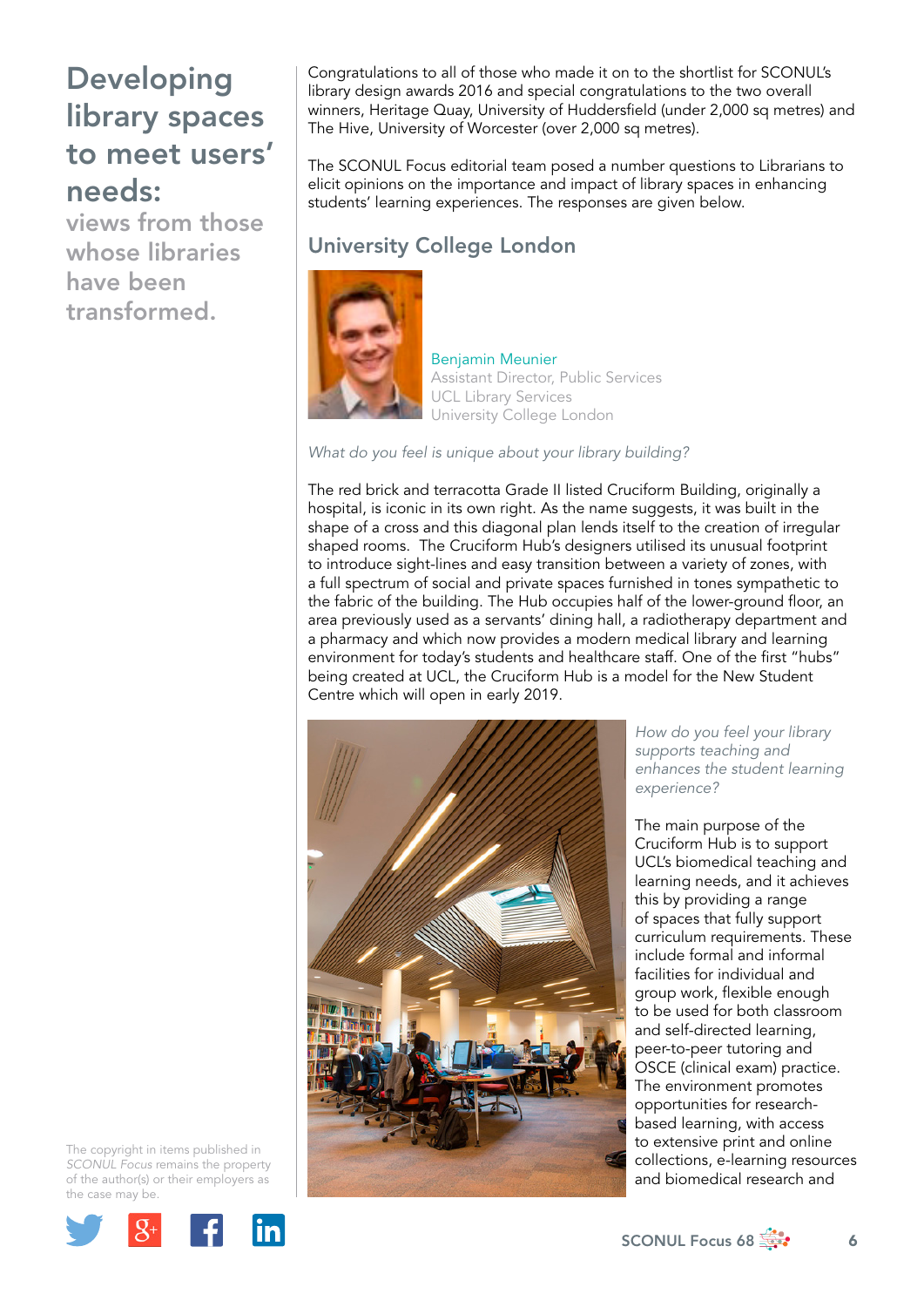views from those whose libraries have been transformed.

art collections. Social activities such as student conferences, societies and clubs are also supported, thus creating a sense of cohesion and community within the student population. As Prof. Deborah Gill, Director of the UCL Medical School, stated, 'We truly have realized the vision of a modern learning space where people want to come and learn with and from each other and I am delighted we can offer such a space to our medical students.'

*How have you involved students in the design of the space?*

Student involvement has been crucial to delivering the concept of "hubs" which shifts the paradigm from the academic library as detached 'provider' to students as partners in their education and experience of university life. From the outset of the project, students were involved through surveys, representation on the Project Board, workshops with the architects and impromptu conversations with library staff. Their input and feedback validated the project brief. A year in advance of the construction work a pilot space was created to trial new space configurations and technologies and the designs were adjusted. Students were consulted throughout on their preferences, individually, at student-staff fora, and through social media. We were able to demonstrate that we had listened and incorporated their ideas from overall design to refreshment facilities and even voting for their favourite chair. The students felt that they had ownership of the whole process, that the Library listened and the Hub incorporated their needs.



*How did you ensure students were supported during the build phase?*

The Cruciform Library was decanted to a nearby location (the UCL Science Library) for the duration of the works, maintaining access to print collections and specialist support staffed services, with a dedicated pop-up enquiry point. Arrangements were made to ensure that medical students continued to enjoy the same level of access and resource during the year, such as reserving group study spaces during their summer exam revision period, and opening a temporary computer workroom for them. Regular updates on the project were provided through student champions, committees and newsletters and flyers, banners, twitter and Facebook were all used to maintain awareness and channels of communication. A web page about the project was created, described by one student as 'absolutely brilliant', featuring news on progress, FAQs, maps and directions to alternative library facilities, and a Flickr gallery of photographs from the construction site.

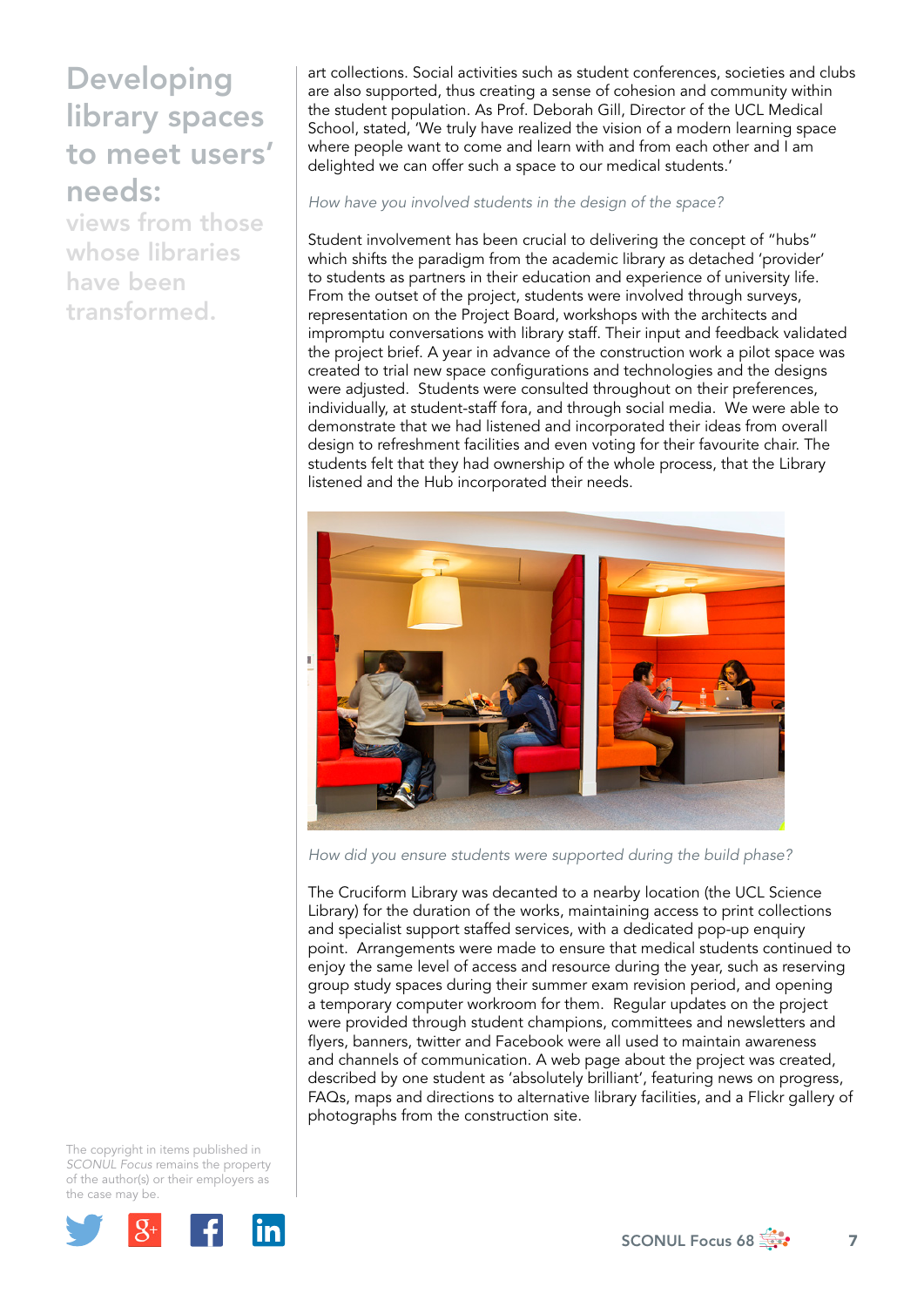views from those whose libraries have been transformed.

*If money had been no object, what else would you have liked to incorporate?*

Ideally, we would have sited teaching spaces somewhere nearby, and allowed for (a lot) more learning space in the Hub. Better spec AV equipment was originally planned for, but the budget could not stretch to this by the time we came to fit out. Wireless power would be a major desirable, to replace any floor boxes, particularly in more flexible social learning spaces.

We would have liked to incorporate the university-wide access control system (rather than a local Library system) and occupancy sensors, to help inform users of where to find a space. Extra facilities we would have liked to include are sleeping pods and space for prayer. However, we are conscious that this is a busy medical site library, and part of a family of 18 libraries across UCL. We would happily have taken over the whole of the Cruciform building and provided a more consolidated Library presence in Bloomsbury with a wider range of services.

*Photographs credited as © UCL Digital Media, All Rights Reserved.*

## University of Huddersfield



### Sarah Wickham University Archivist & Records Manager University of Huddersfield [s.wickham@hud.ac.uk](mailto:s.wickham@hud.ac.uk) [www.heritagequay.org](file:///Users/stevegardner/Desktop/Focus%2068/www.heritagequay.org)

*What do you feel is unique about your library building?*

Heritage Quay is unique in the approach we take to opening up access to archival collections in a wide variety of ways. This is seen in the design of the facility as well as the services we offer – and most importantly, the attitude of the team!

The building incorporates world-leading multimedia to enable digital interaction with the collections. Most notably the "big curvy screen" where you use gestures to control a "Minority Report" style IMAX-sized peek at the collections – watch it in action here [https://www.youtube.com/](https://www.youtube.com/watch?v=xf07sHKAXTs) [watch?v=xf07sHKAXTs](https://www.youtube.com/watch?v=xf07sHKAXTs)

There is a good balance of space between exhibition and flexible public spaces for hands-on access to collections and direct access to expertise, recognising these are complementary activities of equal importance.

Our "listening room" provides the facilities to digitise obsolete formats like LPs, audio and video cassettes on demand – as well as a piano to play and record scores.

Last but not least, we have exceptionally stylish loos!

### *How do you feel your library supports teaching and enhances the student learning experience?*

The team in Heritage Quay has been recognised for our work to support teaching and learning both within the University and also among adult and primary/secondary school learners. We were the only archive to be recognised in the Royal Historical Society's inaugural prizes for Public History in 2015. In addition to teaching classes as a formal part of particular modules, we also promote informal learning opportunities and the use of the collections for creativity. Recent examples include [http://cargocollective.com/](http://cargocollective.com/georgewoodproject/About-George-Wood-Project) [georgewoodproject/About-George-Wood-Project](http://cargocollective.com/georgewoodproject/About-George-Wood-Project) and [https://www.youtube.](https://www.youtube.com/watch?v=JgMiyajbQm8) [com/watch?v=JgMiyajbQm8](https://www.youtube.com/watch?v=JgMiyajbQm8)



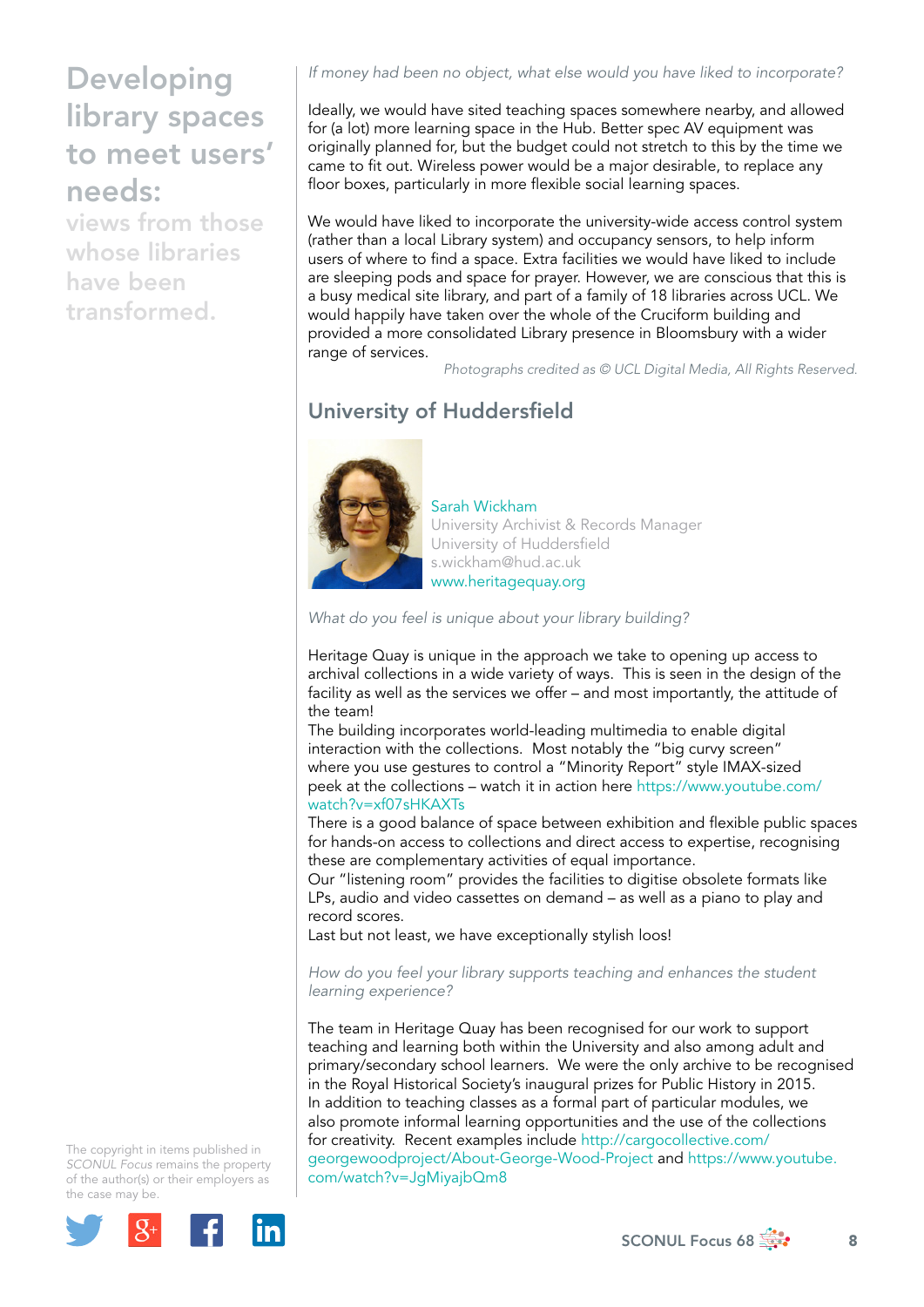views from those whose libraries have been transformed.

We offer student work placements in a professionally-accredited service, where students not only benefit from using unique materials in their research or practice, but also experience the information profession from the inside. Here's what some of our students had to say [https://www.youtube.com/](https://www.youtube.com/watch?v=V16ALtxjZcg) [watch?v=V16ALtxjZcg](https://www.youtube.com/watch?v=V16ALtxjZcg) and<https://www.youtube.com/watch?v=r82UZjFNp24> And of course undergraduate and postgraduate students use the collections for their research including dissertations.

*How have you involved students in the design of the space?*

During the design phase in 2012/3 we undertook extensive consultation with our existing but also potential users – the chief impetus for the Heritage Lottery Fund/University funded project, which included these capital works, was to increase access to unique heritage collections. The clear message from the students was that whilst they wanted digital and virtual access, they clearly valued and were inspired by analogue access.

So the design of the facility promotes understanding of the richness of scale of the collections by simple devices such as "portholes" offering a view into the archival repositories. This also promotes awareness of the archival functions going on "behind the scenes" and explored on our "Through the Quay-hole" regular tours.

### *How did you ensure students were supported during the build phase?*

As this was a new facility created in a space that had become redundant due to other services moving elsewhere, we were able to maintain our existing offer to students and staff during the 9 month build. We were also able to develop new areas of our offer, such as work placements focussing on exhibition curation and publicity, in the run-up to opening.

*If money had been no object, what else would you have liked to incorporate?*

A conservation studio and conservators! We have a great partnership with West Yorkshire Archives, who provide conservation for us – but it would be really great to have in house.

### University of Hull



Chris Awre Brynmor Jones library University of Hull [c.awre@hull.ac.uk](mailto:c.awre@hull.ac.uk)

*What do you feel is unique about your library building?*

The Brynmor Jones Library is really two buildings that have been made into one whole building through the re-development. The 1959 original Library was joined to the 1969 tower block extension via a narrow connection that had the effect of over-emphasising the different experiences between the two buildings. The Library as it now stands is one complete building right at the heart of the campus that exploits the different heritage in the two original buildings to present different learning and study spaces. The Library is also unique in opening up the Ground Floor to all, having two main entrances to facilitate public access to the University Art Collection and Exhibition Hall, as well as Teaching Rooms for public lectures. Turnstiles are retained for

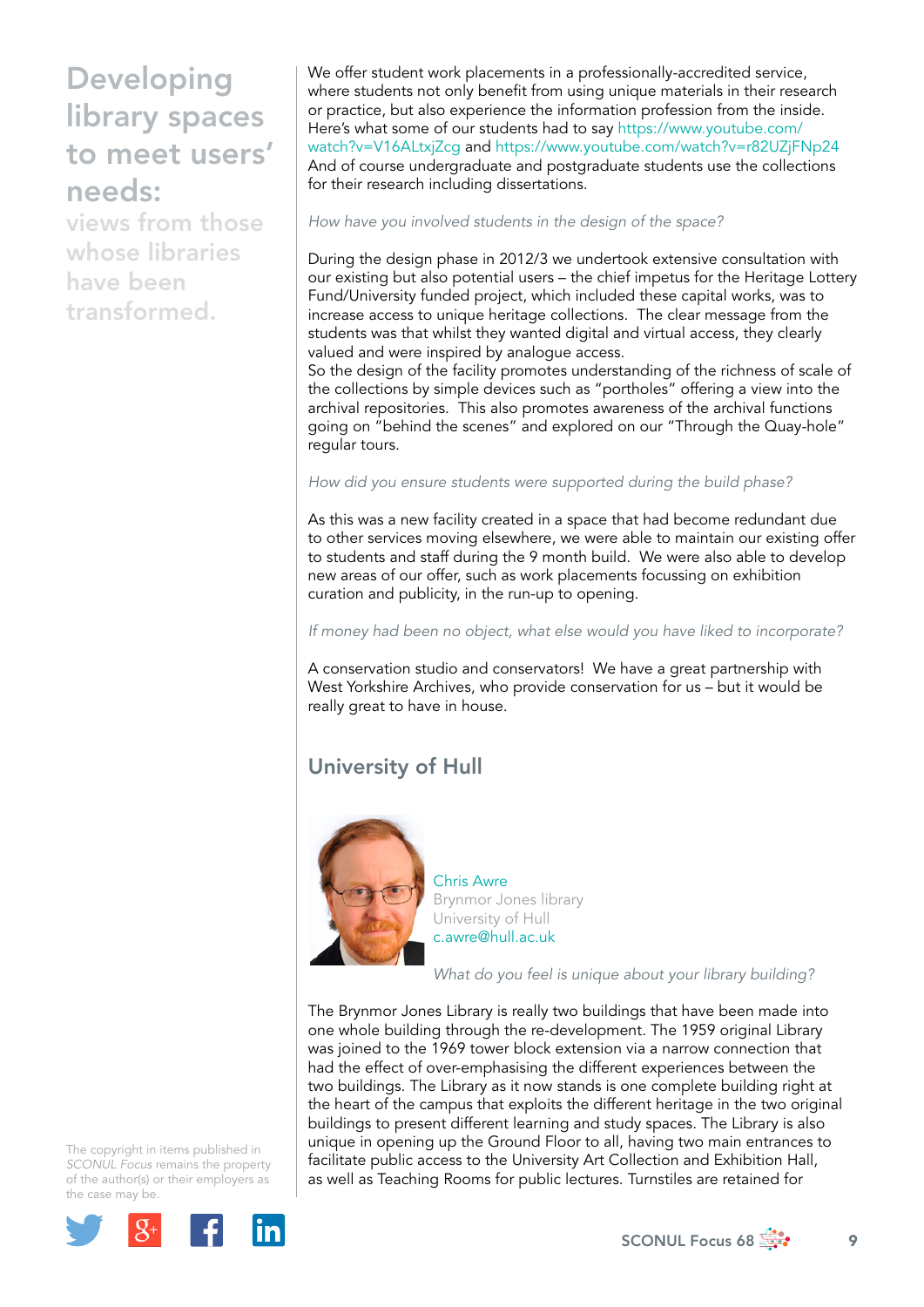views from those whose libraries have been transformed.

access management (the Library is still primarily for University and Associate members), but their use is required only to reach the upper floors.

*How do you feel your library supports teaching and enhances the student learning experience?*

The Library was specifically designed to accommodate many different types of learning according to need. This ranges from traditional silent study within the Reading Room to group study in 26 dedicated study rooms or quiet study on the floors of the tower block, in groups or individually. Across the Library students can choose from traditional desks (with and without a PC) or more flexible seating at tables and/or sofa-style seating: there is also a dedicated Postgraduate Lounge for research postgraduate students and the Library provides seven Teaching Rooms within the central room booking service. Spaces aside, the re-developed Library has come with a re-developed customer services model, with staff roaming across the Floors and study areas to be on hand as required. Information points, self-issue desks and printer/ copiers are available on all floors to enable students to access all they need within each of the spaces available.

*How have you involved students in the design of the space?*

The re-development of the Library was initiated through a student campaign that the Hull University Union developed. It was this case that persuaded the University that the Library had a strong case for investment, and as such the entire work has been student led from the start. Students were subsequently active partners in the design process that informed the detail of the redevelopment; it was their input that drove the decision to incorporate the variety of different learning spaces, and a specific campaign by postgraduate students that led to the dedicated study space for their needs. When opened, students were seen to take to the new spaces as if they had been using them for years, making themselves very much at home.

*How did you ensure students were supported during the build phase?*

It was decided at an early stage that the Library would remain open throughout the period of the re-development, a period of over two years. This was based on the desire to maintain continuity in service as far as possible for those students who would be most directly affected over this period. The redevelopment included the re-claiming of space previously used for teaching (which was no longer fit for purpose), allowing the creation of space for rotating decamps of stock as different parts of the Library were developed. Library staff maintained services throughout, with appropriate adaptation around changing building works. The re-development had a specific communications strategy developed for it, which kept students aware of the changes taking place in good time. In keeping with the original impetus, Hull University Union also kept students up-to-date, and helped channel any concerns about the changes so these could be attended to.

*If money had been no object, what else would you have liked to incorporate?*

The nature of re-developing existing buildings is that there are aspects of the original design that it is not straightforward to address. The 1969 tower block has a set of lifts running up the side of the building. These were designed for their time in terms of size, and it would have been good to incorporate new lifts to modern day specifications in the work: as it stands the lifts are completely refurbished in keeping with the re-development. Experience has also borne out the potential need to increase space in the Library (even taking account of the increase that the re-development provided), and particularly silent study space. Hence, an additional floor would certainly be used. An additional idea has been to open up the exhibition space to make it even more

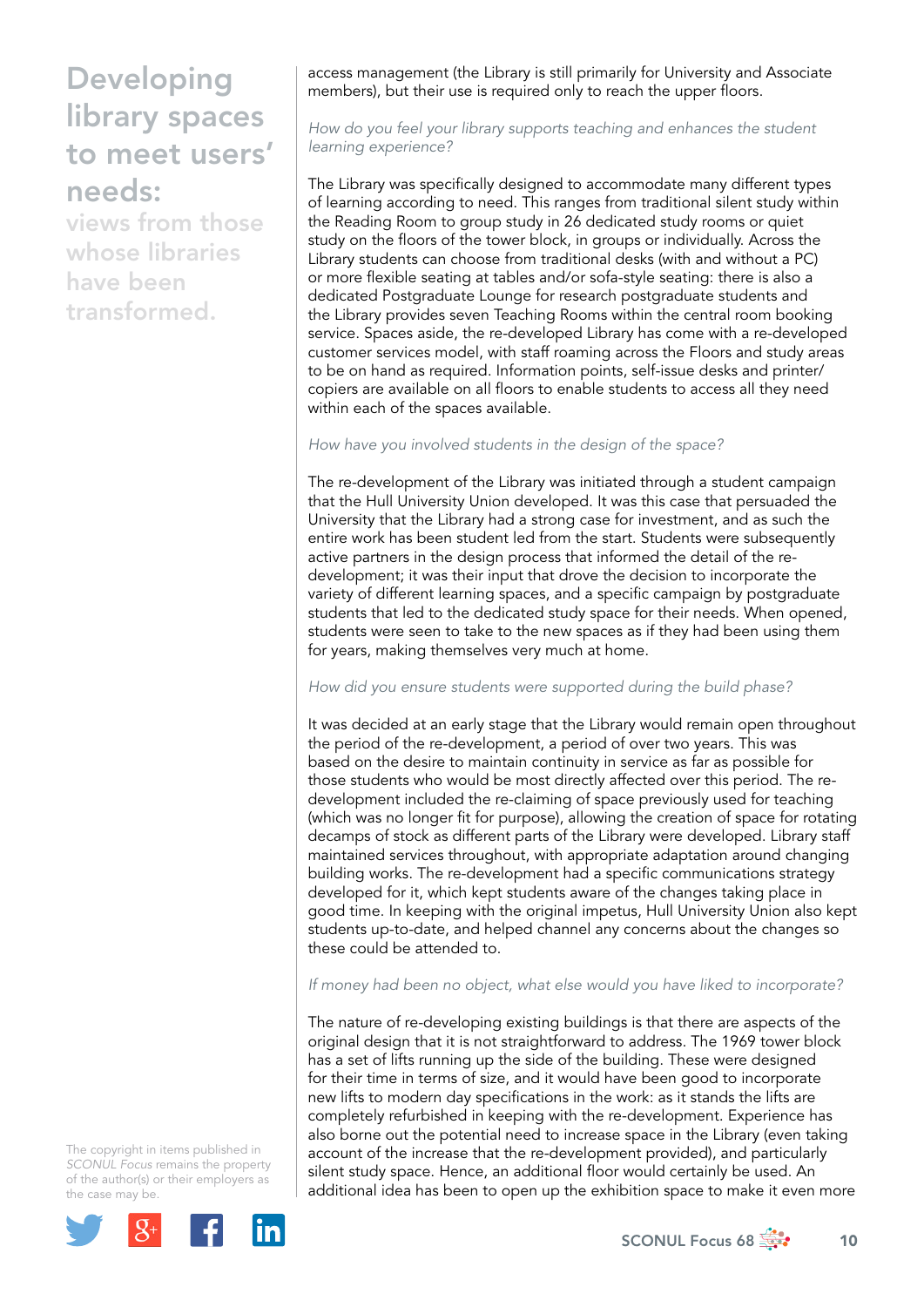views from those whose libraries have been transformed.

an open part of the Library, particularly given the success of the events held there to date.

## University of Worcester



Janine Downes, Library Services Manager



Judith Keene, University Librarian [j.keene@worc.ac.uk](mailto:j.keene@worc.ac.uk)



Laura Worsfold, Business Development Manager

### *What do you feel is unique about your library building?*

The Hive is a striking building which tends to divide opinion – people either love or hate the design and bright gold cladding. It was built with a high level of sustainability, through the use of lots of clever features such as using water from the local river for heat exchange. But what really makes it unique is the clientele – everyone from babies to U3A make use of the integrated facilities, services and stock. This gives us as the University Library fantastic opportunities to deliver our vision of helping connect the University and local communities. The spaces are flexible enough to accommodate different uses across the year, and we can do things that would be very difficult or impossible in a conventional university library, such as having a combined study and wellbeing programme for both our students and local sixth formers [http://library.worc.](http://library.worc.ac.uk/study-happy/) [ac.uk/study-happy/](http://library.worc.ac.uk/study-happy/) We also try to support the wider library sector, by hosting events of interest to public, NHS or schools librarians.

*How do you feel your library supports teaching and enhances the student learning experience?*

The Hive provides a high quality environment with a variety of learning spaces, all underpinned by excellent customer service. The building itself and its management supports learners, for instance the external landscape is being monitored by Ecology students and an Operations Management module use us as a case study. There is a wide range of events, exhibitions and public lectures which enhance or feature student learning <http://www.thehiveworcester.org/whats-on.html>.

But it's the integration with wider services from the County Council which really